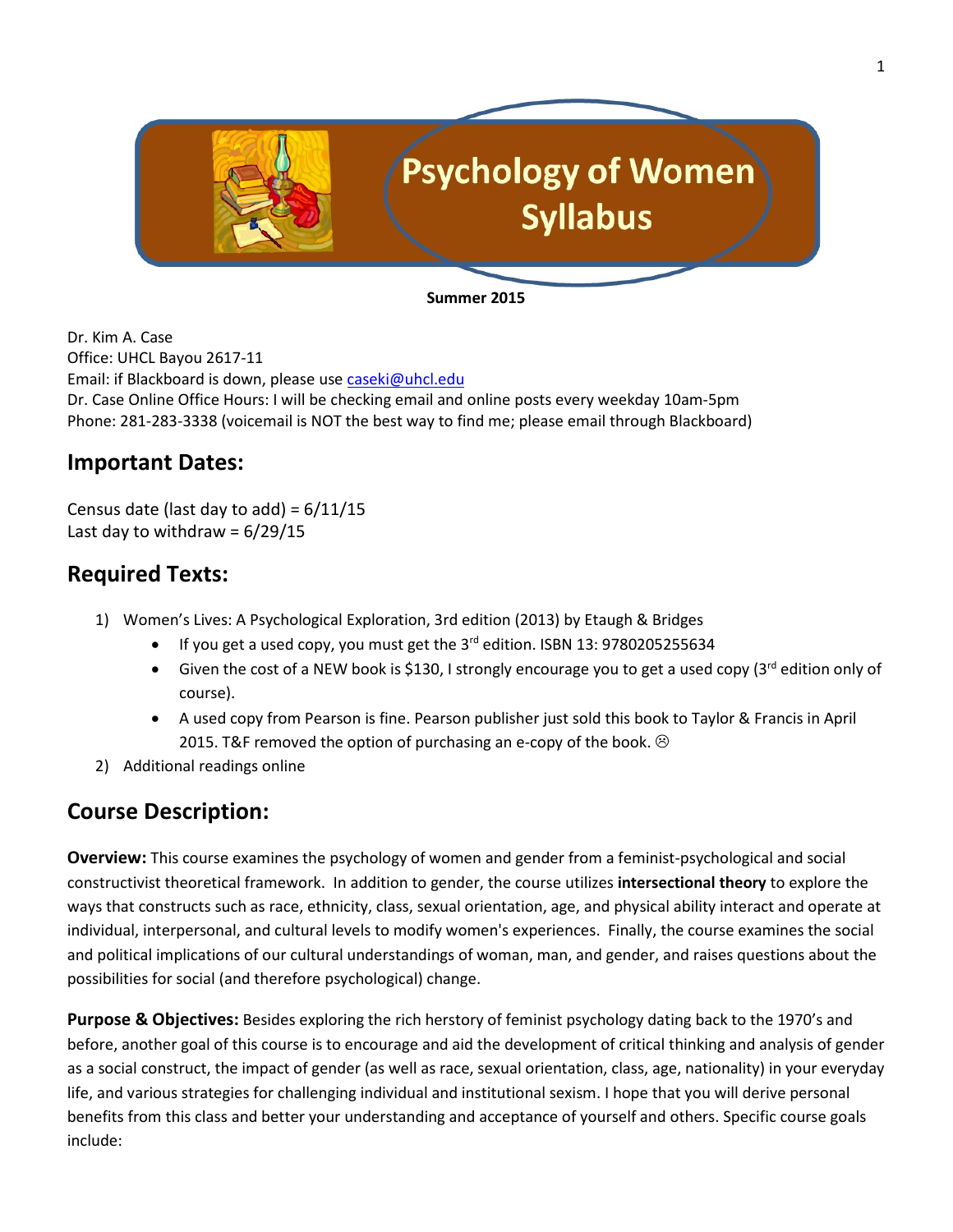- to review the research within psychology that pertains to sex and gender similarities and differences and relate that research to women's lifespan developmental issues, including learning, working, partnering, mothering, and coping with violence and oppression;
- to acquire an understanding of the research methods used within feminist psychology to study gender and the psychology of women and to create woman-centered knowledge;
- to use the social constructivist paradigm as an approach to understanding the meaning and intersections of constructs such as gender, woman, man, race, class, sexual orientation;
- to consider the individual within the context of broader social systems such as media, family, educational system, government, etc. We will explore how these social institutions influence how individuals (that's you and me) think about gender;
- to make visible the invisible social forces and psychological mechanisms that perpetuate oppression;
- to learn how to utilize feminist theory to improve your own rational thinking, problem solving, and decision making in everyday life;
- to think & write critically about gender and its historical, social, cultural, and political context.

### **Feminist Framework:**

Academic feminism seeks to accomplish the following goals:

- to challenge sexist, racist, heterosexist, and classist stereotypes and representations;
- to render unthinkable and ineffective those ideological systems that hold these oppressions in place; and
- to transform oppressive institutions from tools of discriminatory practices into peaceful, compassionate, and educational practices.
- Academic feminism, as it will be applied here in this classroom, is NOT about male bashing. While men's participation in this framework of thinking is as necessary as women's, this course is unique in that it "centers" on various forms of women's knowledge. It is an examination and critique of power within existing paradigms and institutions. It is about challenging racist, sexist, classist, and heterosexist ideologies in order to theorize about a more equitable society. It is about transforming some of the existing patriarchal, racist, and homophobic paradigms in order to eliminate oppression. As bell hooks notes, feminism is for everybody (hooks, 1999).

### **Intersectional Theory:**

In 1989, Crenshaw introduced the term "intersectionality" to explain that complex identities (based on race, gender, sexuality, class, age, etc.) contrast with categorical generalizations about social groups. Patricia Hill Collins' (1990) "matrix of domination" also provides a conceptual structure to aid current understanding of the various social locations that result from complex identities in both privileged and oppressed groups. The intersectional approach provides instructors and students with a sophisticated critical framework for examining the complexity of identity. The lens of intersectionality provides a new framework for:

- making connections across/within forms of oppression and privilege
- identifying the complexity of social identity & the consequences of social location in the matrix of oppression
- unveiling invisible systems of power that support and perpetuate oppression based on race, class, gender, sexuality, and more.
- challenging "traditional disciplinary boundaries and the compartmentalization and fixity of ideas" (Dill & Zambrana, 2009, p. 2) that currently dominate student learning environments.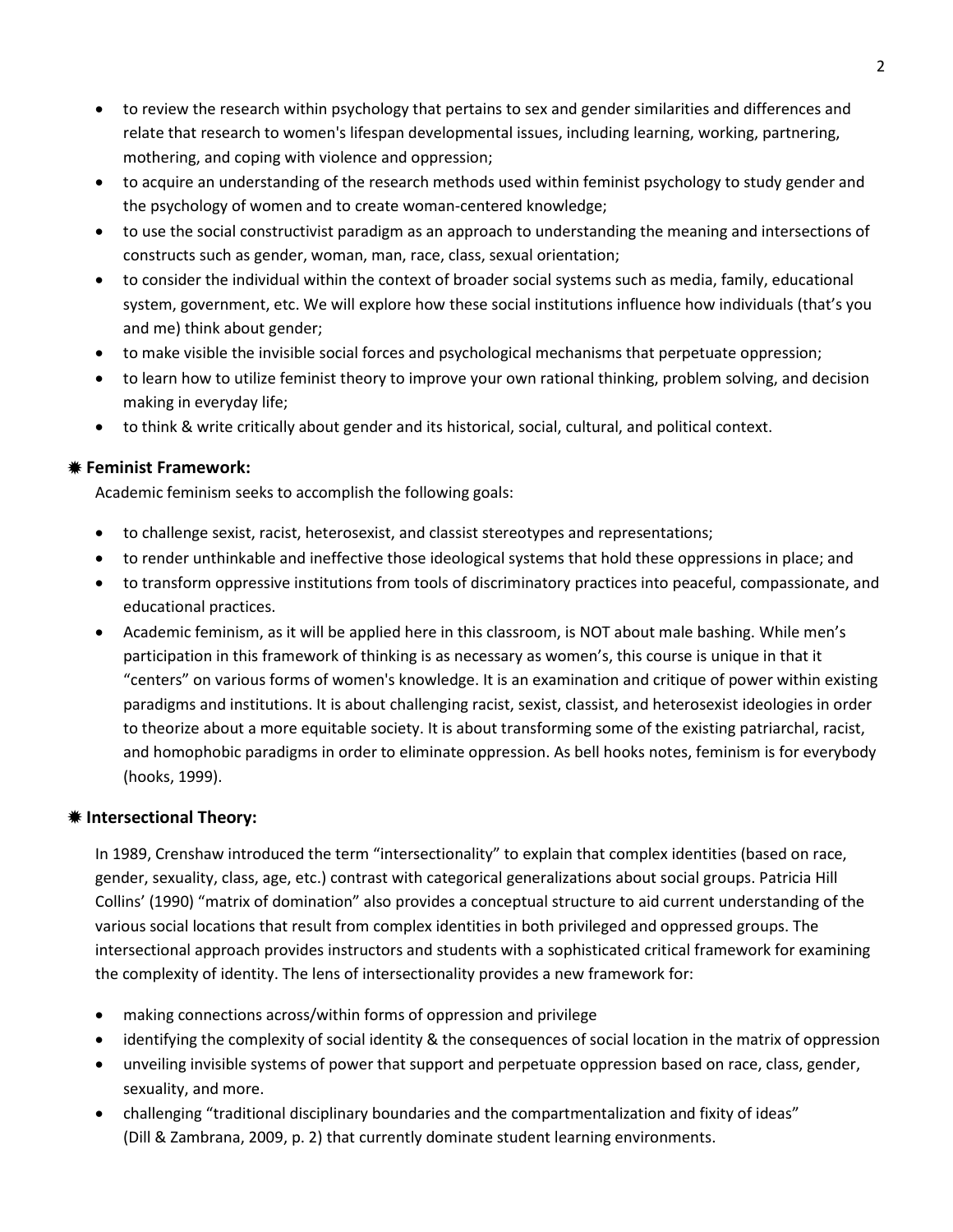- validating subjugated knowledge
- constructing a vision for change

#### **Critical Race Theory:**

Critical race theory, originating in critical law studies, later gave rise to critical white studies as an examination of whiteness and white privilege. Critical race theory:

- conceptualizes racism as an ingrained feature of the American landscape that appears natural to those within the society.
- uses non-traditional academic tools such as story-telling and narratives to analyze racial myths, racial assumptions, and the social construction of reality. Critical race theory aims to construct a different reality through recognition of the experiential knowledge of people of color.
- calls for a critical analysis of racism within liberalism and for contextual and historical analysis of law and society.

#### **Queer Theory:**

Queer theory, queer studies, and LGBT studies developed pathways for critical deconstructions of social expectations, norms, and roles with regard to sexuality and gender identity/expression. Queer theory helps scholars:

- examine the social construction of sexual identity and expression of sexuality
- emphasize the distinction between unique concepts of sexual orientation and gender identity
- conceptualize sexuality as fluid, rather than rigid and fixed across the lifespan
- question heteronormativity, heterosexual privilege, gender-conforming norms

### **Course Requirements:**

#### **Student Homepage:**

In order to get to know your online classmates, each of you will post a Student Homepage discussion introducing yourself. The instructions for what to include can be found under "Discussions" on Blackboard. Keep in mind this will count as a discussion grade, so the introduction should be thoughtful and perhaps more than one paragraph to answer all of the questions. **Free tip-** write your discussion posts in a Word document and save them. Then copy and paste into the BB discussion board. If you write directly into the board and the site freezes before you submit, you will lose everything. Also, use Word to edit, correct typos, re-read it. Just because it is a discussion post does not mean it can be text language or full of errors.

#### **Course Modules:**

You will see the Course Module links in the left menu within Blackboard. Each of these content modules corresponds to a chapter (or chapters) in your main textbook. In addition, modules on Blackboard will include additional materials such as PowerPoint slides with audio lectures, supplemental required readings, videos, peer-reviewed articles, etc. The textbook and supplemental readings are parallel to the reading you would do before attending the face-to-face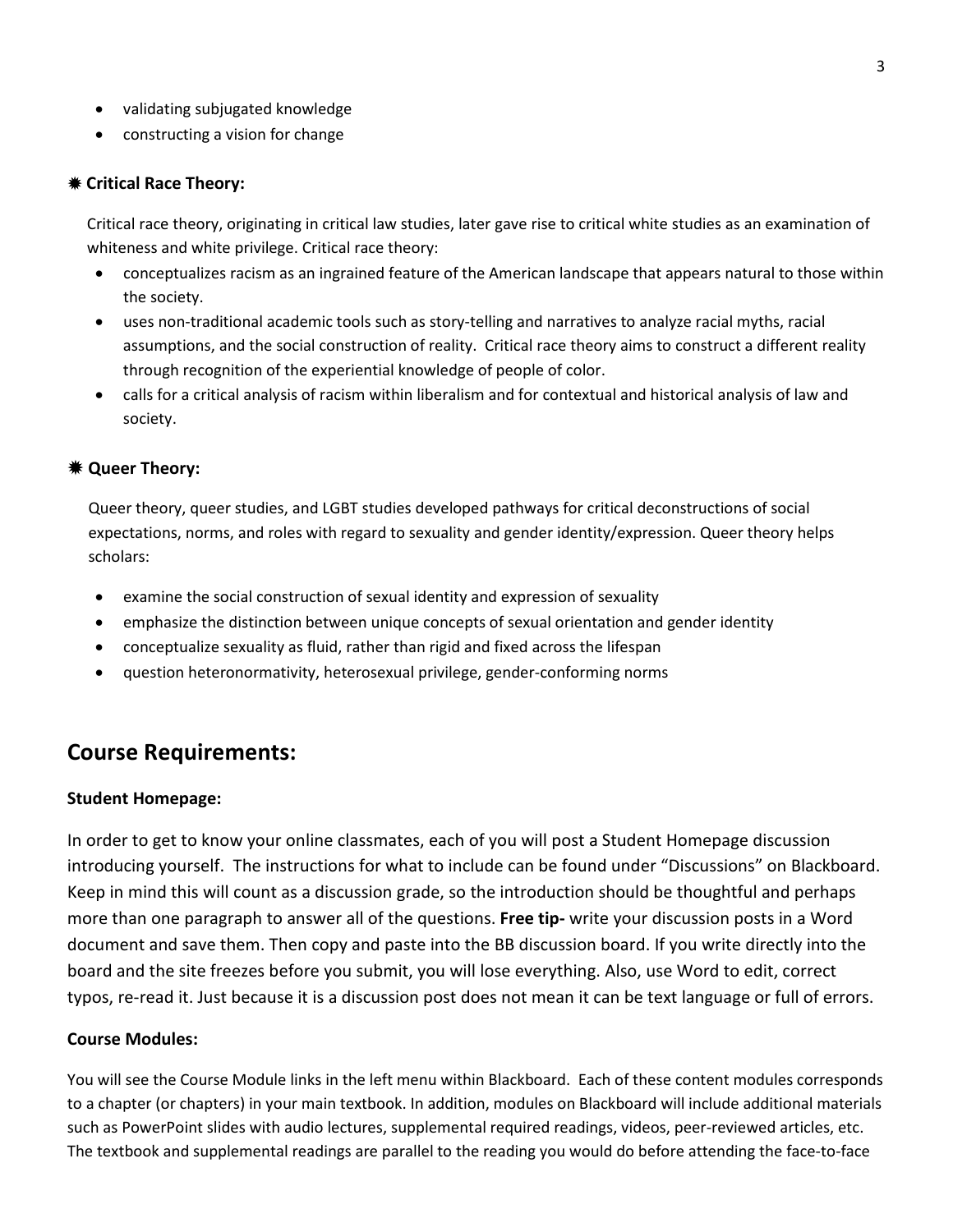class meeting. Your review of the modules, along with participation in discussion postings and taking quizzes are parallel to attending and participating in a face-to-face class.

#### **Module Quizzes:**

For each module, you will be taking a short comprehension quiz that will focus on the textbook chapters. You will be provided further instructions within Blackboard. These timed quizzes must be completed by the due date to earn a grade. Each student is allowed only ONE attempt per quiz. Please do not contact me with late excuses or requests to reopen quizzes. You cannot go in and out of a quiz for any reason. BB will save your answers, even if you did not answer anything, and that will count as your ONE attempt. If your computer freezes or shuts off, that counts as your ONE attempt, etc. Do not use any mobile device to take quizzes. Also, review the BB quiz tip sheet before taking any quiz. This information explains how to avoid technical trouble during BB quizzes. Feel free to work ahead at your own pace, as long as you meet all of the deadlines provided in the Course Schedule. Before your final grade is calculated, your 2 lowest quiz grades will be dropped.

#### **Module Discussion Posts:**

For each course Module, you will complete the posted readings (textbook chapter/s and research articles). You will also view a Global Feminisms Video and review the Current Event materials provided (could be news story, video, etc.). After thoughtfully completing the module, you should write a discussion post of at least two paragraphs. Separate discussion forums for each module are available on the course blackboard site. See Course Schedule for due dates. Late posts will not be graded.

**You are required to write one module discussion post each week of the course. Therefore, if there are two modules in a week, choose one module and write your post for that module. This means a total of 5 module discussion posts for the 5 weeks. Before your final grade is calculated, your lowest discussion post grade will be dropped. Therefore, 4 posts will determine your grade.**

**Choose to write your post about at least two of the following in connection to the textbook readings**:

- One of the peer-reviewed journal articles provided in the module
- Global feminisms project video
- Current event materials provided

Discussion posts should include thoughts, questions, and ideas that reflect your careful reading and consideration of the module materials. These posts should not merely be your affective response (I liked it; I didn't like), personal value statements (I believe X), or solely anecdotes from your own life. In addition, be very clear that using religious texts as if it were a peer-reviewed source is unacceptable in social science. If you are tempted to quote a religious text as an example that illustrates a course concept, please check with me to ensure it follows science guidelines. An appropriate post might address questions that arose while you read, new ideas or implications that result from the readings, connections between course topics, etc.

An important note – make sure you are making connections between the textbook concepts AND the other aspects of the module (quantitative article, qualitative article, global feminisms project, current events). It is natural for students to gravitate more to the current events topics (they are typically more controversial), rather than the research articles, in their discussion posts. However, the psychology of gender is a field based on research, so it is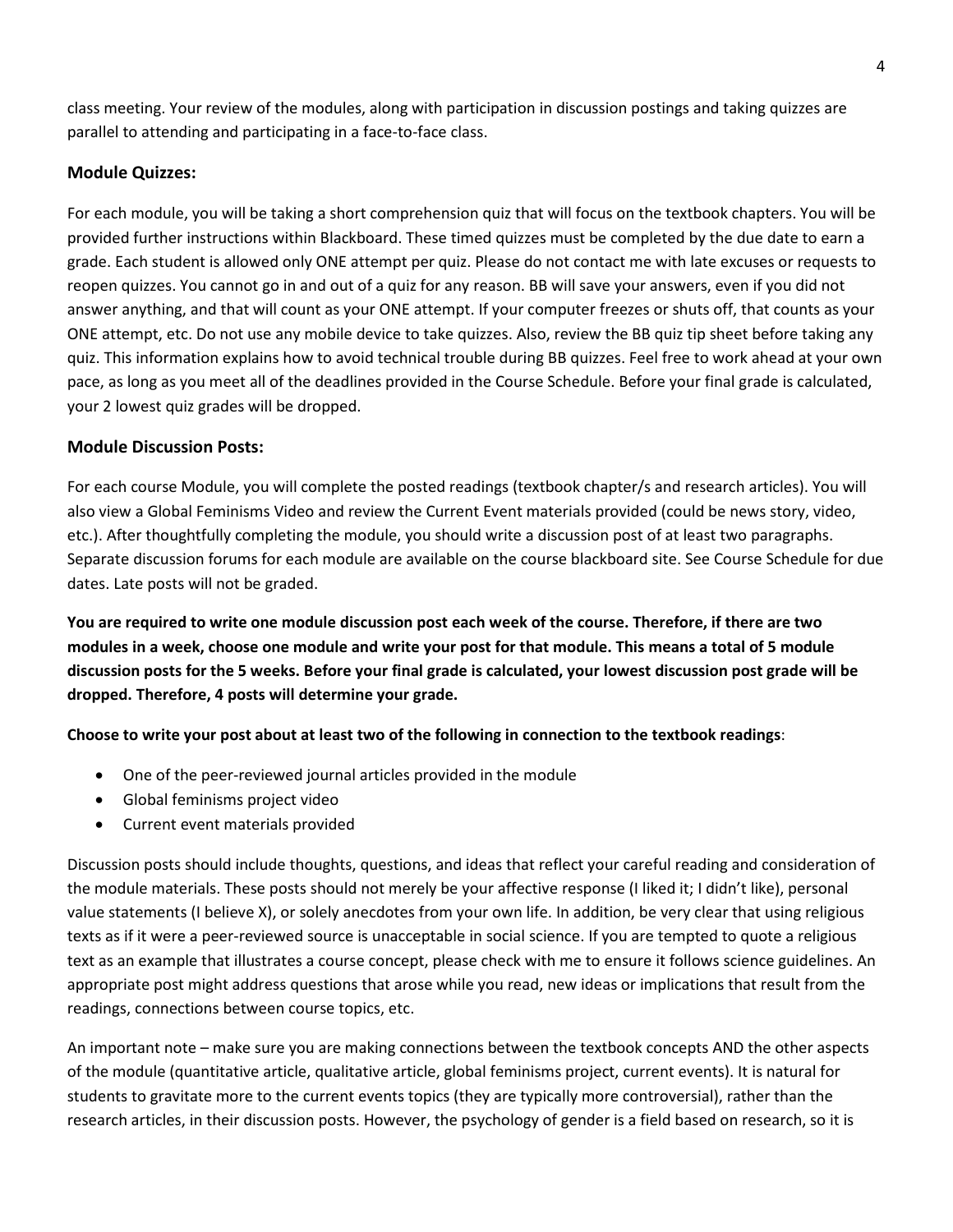important for you to consider the insights and questions that develop from reading research articles as well (plus I think you'll find the ones I chose interesting!).

Here are some general questions to consider when reading and writing your discussion post:

- o What are the issues of the readings that the authors want us to consider?
- o How do the readings contribute to the ideas and theories discussed so far in the course?
- o How does intersectional framework help us understand more perspectives on this issue?
- o How might privilege affect our ability to fully comprehend various perspectives on this topic?
- o In regards to the research article: methodological issues, implications, ideas for follow-up research, questions that remain unanswered.
- o What are the implications of these readings for the psychology of gender and/or gender roles more broadly?
- o Any personal experience or insight related to the readings?
- o Anything you found especially compelling or surprising?

You must write your own discussion post for each module, but you are also welcome (and encouraged!) to post reactions to the posts by your classmates (but always respectfully, especially if you disagree).

**Final Paper Options:** Choose one of the paper options below. You should start writing this paper in week 1.

#### *A) Privilege Reflections Paper:*

The full instructions sheet with questions will be available in Blackboard. For this paper, you must choose to write about a form of privilege where you are a member of the dominant group. For example, a white lesbian student would not write about male or heterosexual privilege, but she could write about white privilege. If there is anyone who is in the subordinate group for all 3, you may choose to write about another form of privilege, and I can help you identify a topic if needed. If you are unclear about your group membership, please see me. The essential goal of your paper is to think about how this form of privilege affects your life as a dominant group member. People have a much easier time recognizing prejudice and individual and institutional discrimination when we are part of the group that is the target of such oppression. However, we tend to have more difficulty when we experience the advantages and benefits of dominant group membership. These advantages and privileges tend to be invisible to us and difficult to pinpoint. This paper will be your space for exercising your privilege-recognition muscles. Your paper should reflect your ability to think critically about prejudice and privilege and successfully apply the concepts to real life and the course readings. Keep in mind you should definitely start writing this in week 1. Time flies in the 5-week course, and you need a lot of time to reflect, write, reflect some more, incorporate new knowledge gained via modules each week, write and reflect more, polish the paper, etc.

#### *B) PhotoVoice Project and Paper:*

This approach, known as PhotoVoice, has been used for several decades by social scientists, educators, and counselors to work with people and provide a space for individualized expression. When used as a methodological approach to working with marginalized communities, it can be a powerful way to gather perspective from people that are traditionally silenced. For example, a psychology professor once gave cameras to women immigrants from Taiwan living in a domestic violence shelter. She asked them to take pictures that represented who they were and their experiences as immigrant women. Visi[t http://www.photovoice.org/](http://www.photovoice.org/) for inspiration!!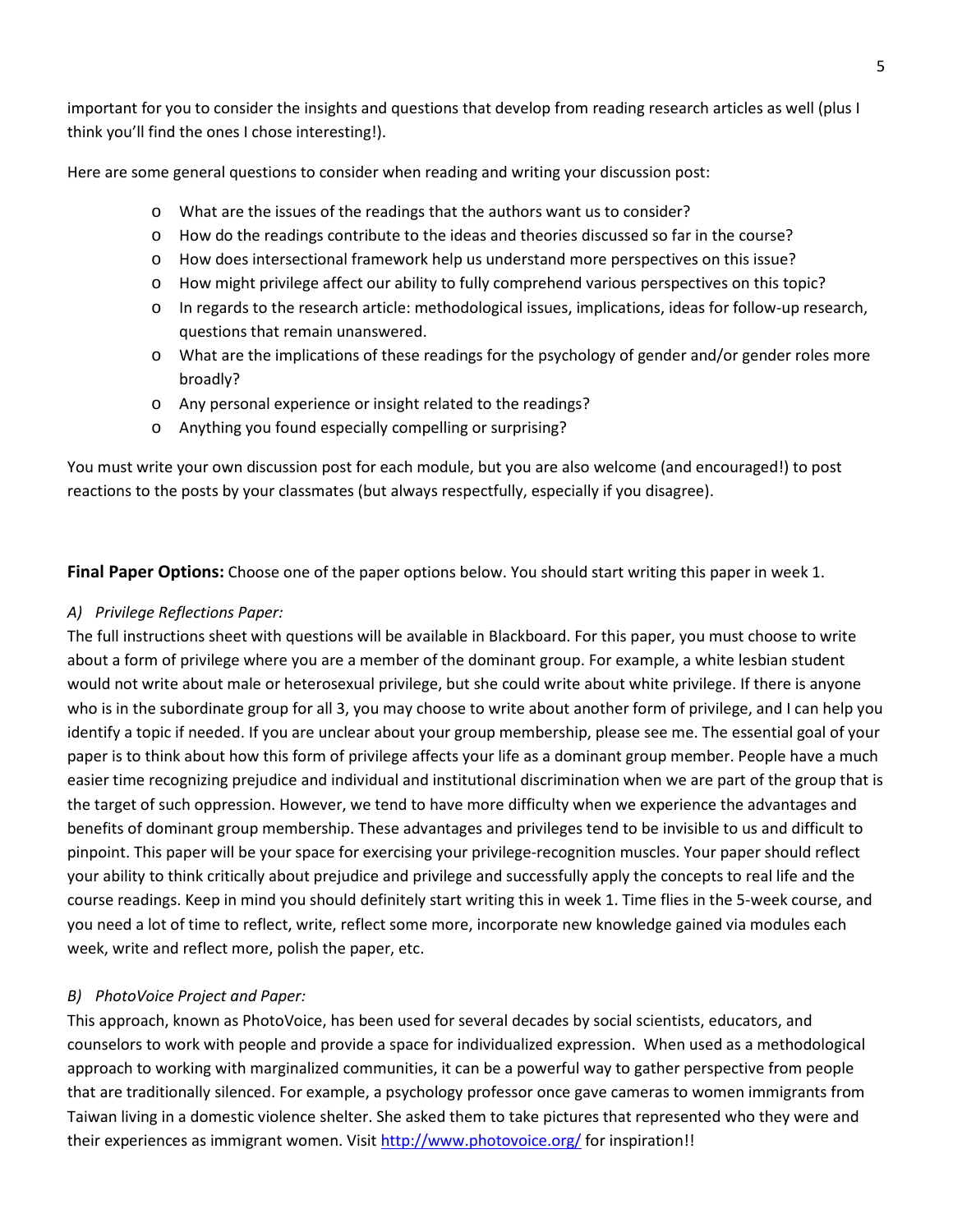All PhotoVoice assignments (project and paper) must include intersectionality as a central focus. Your charge will be to take pictures (and you may also use some you already have) that capture your voice with regard to some aspect or aspects of your own intersectionality and social location. It is important to note that you will include both marginalized and privileged areas of your social identity. Thinking about two main sections of the PhotoVoice PPT, you will include both of the following:

- o *Personal:* Photos that represent the intersections of your own various identities, including those that are associated with privilege and oppressed populations.
- o *Conceptual:* Photos that attempt to illustrate intersectionality as a concept. You might take pictures of items, locations, and abstract images that would help others understand intersectional theory and the matrix of oppression and privilege.

Each student will display and explain the photos either with text explanations or voiceover. PowerPoint is the recommended format, but more creative solutions (such as a website) are welcome. Your presentation must be fully visible to all students in the class, so choose a format/software that is not specialized. Grading of the project PowerPoint will be based on the relevance of the photos, explanation of the photos, connections to intersectionality, connections to course readings, connections to concepts and theories, connections to additional module materials (videos/essays), organization, and clarity.

Reflective PhotoVoice Paper- You will also submit a 3-4 page paper reflecting on what you learned from this PhotoVoice assignment. This paper should also make clear and relevant connections to course readings, videos, essays, concepts, and theories. This paper is extremely important to your success, so please take it just as seriously as the project portion.

#### **Final Intersectionality Project:**

The detailed instructions for the project are available on Blackboard.

Learning Objectives-

- to create a product that helps raise awareness of intersectionality and can be used to teach about intersectionality.
- to promote student understanding of multiple social identities, intersectionality theory and the complexity of group membership and identities, and the matrix of oppression;
- to provide experiential student learning opportunities for direct and applied social action with regard to intersecting identities;
- to develop students' prosocial behavior and strengthen their public education skills for building community awareness of social inequalities.

Project- You will design and create your project as an individual (not as a group) for educating others about intersectional theory and its applications. For example, you might create videos, documentaries, games, cartoons, class activities, interactive exercises, teaching modules, websites, handouts, etc. You will then conduct public education making their workshops, videos, games, and handouts available to the target community audiences.

Project Reflection Paper- After completing the project, you will write a reflection paper (5-7 pages) connecting the project to course readings, theory, concepts, videos, essays (anything within the course modules). The reflection will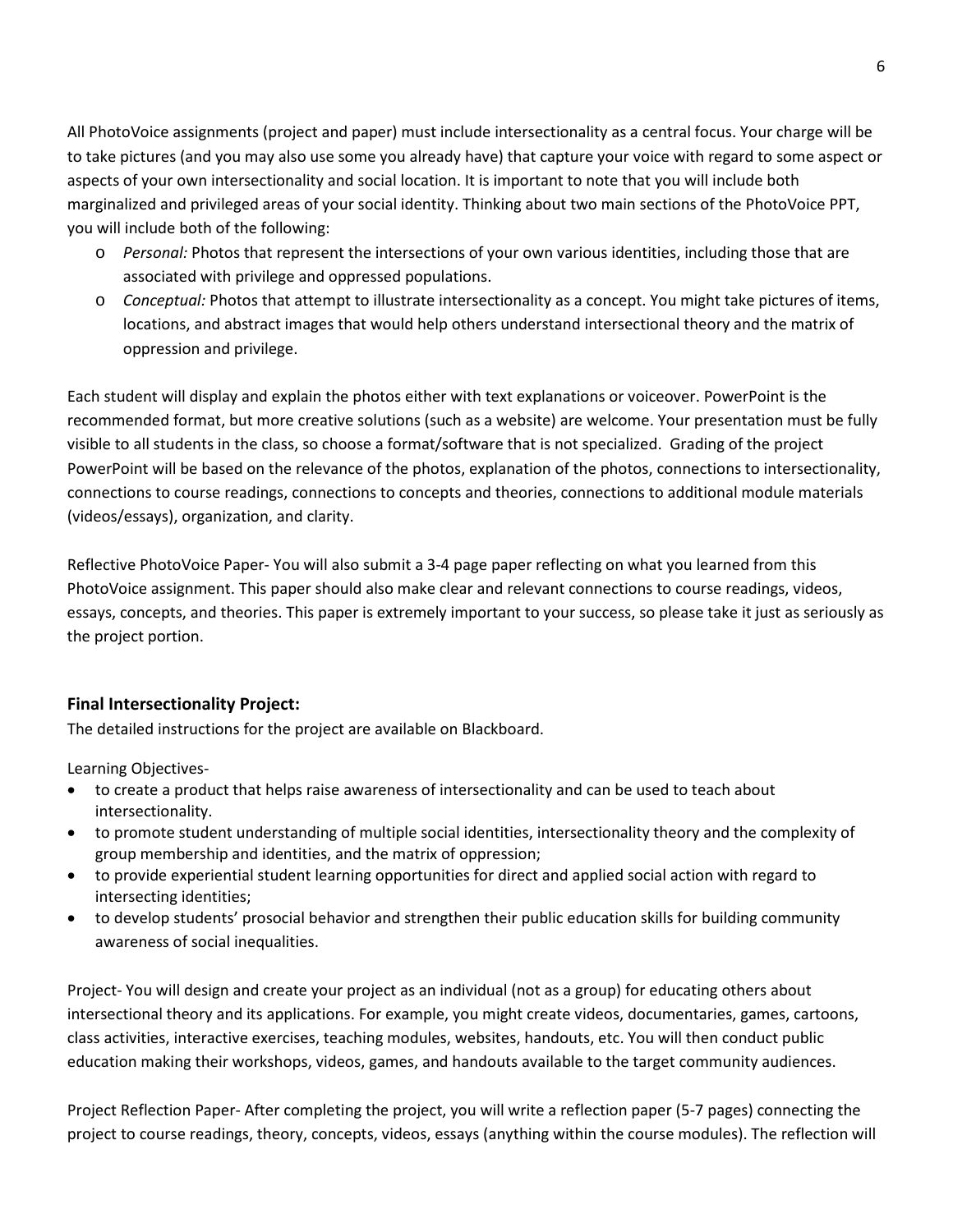include sections addressing: choosing your topic and the target audience, the rationale and logic for the design of your project, explanation of how this will contribute to public education about intersectional theory, how your project could be used by others to raise awareness of intersectionality, and what you learned.

# **Grading Policy:**

**Grade Posting:** You will be able to view all of your grades on Blackboard. In the course menu, click on "View My Grades."

**Total Points:** There are **100 possible % points** to be earned for this course. Assignments will be explained at length in the instructions on Blackboard.

#### **Point Breakdown of Final Grade:**

Student Homepage- 5% Module Quizzes = 15% (drop 2 lowest scores) Module Discussion posts = 15% (drop 1 lowest score) Paper = 30% Intersectionality Project = 35%

#### **Your deadlines – All due dates are on Course Schedule document**

### **Factors that DO NOT influence grading or your final grade:**

-How many times you have taken the course in the past -How much you feel you deserve a certain grade -How much and how often you beg me for extra points -How hard you worked on your assignments

#### **Factors that DO influence your final grade:**

- -Total points you have at the end of the semester
- -Quality of work you have done up to that point
- -Ability to show that you have mastered the concepts & can apply them to real life

#### **Final Course Grades by Percent Earned:**

| А         | 93.0 or more  | C  | $73.0 - 76.9$ |
|-----------|---------------|----|---------------|
| A-        | $90.0 - 92.9$ | C- | $70.0 - 72.9$ |
| B+        | $87.0 - 89.9$ | D+ | $67.0 - 69.9$ |
| B         | $83.0 - 86.9$ | D  | $63.0 - 66.9$ |
| <b>B-</b> | $80.0 - 82.9$ | D- | $60.0 - 62.9$ |
| C+        | $77.0 - 79.9$ | F. | $0 - 59.9$    |

# **Tips for Success:**

• WARNING- this course moves along with the expectation that each student will work steadily on assignments and meet deadlines!! If you are taking this course in the summer, the pace will be 3-4 times faster than in a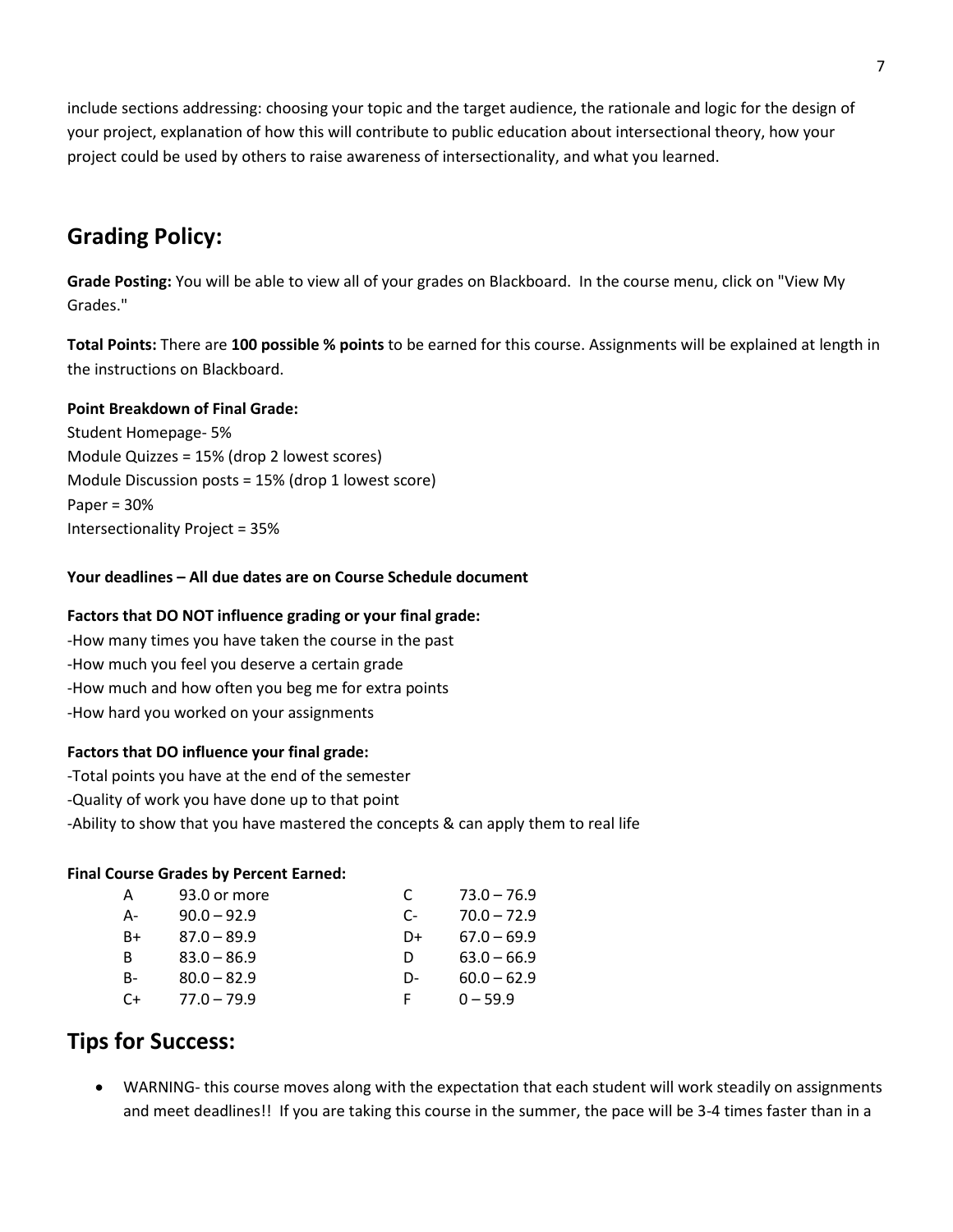regular semester. You should be checking the course page for discussion posts and emails frequently (at least once every day or two) to keep up and stay aware of changes, updates, and helpful information.

- Since this is an online class, your self-motivation and self-pacing are absolutely critical. For this course, you should plan to work about 7-9 hours per course module as we move through the materials. Be sure to plan your time accordingly. We typically have 2 modules per week, so that is 14-18 hours plus more work in weeks when you have the paper and project due.
- Make yourself a calendar with all of your due dates and plan for when you will work on each one for completion in advance of the due dates.
- Do not wait until the end of the term to discuss problems you are having in the course. Procrastination will only make it harder to bring your grade up.

# **Technology for Learning:**

Since this is an online course, there are some minimum hardware and software requirements to complete the course. For recommended operating system requirements and web browser compatibility, visit the Blackboard Tuneup page. For all browsers, JavaScript and cookies must be enabled.

In addition, since the class has a number of flash interactive presentations, film clips, and other audio-visual content, a high-speed internet connection is highly recommended. If you do not have a high speed connection where you usually do your class work, do keep in mind that you can always use on-campus machines, as well as those at your local public library. Laptop users can also make use of the increasing numbers of Wi-Fi Hot Spots around, from public libraries to Chick-fil-A, Panera Bread, and some Starbucks locations. In addition, students will need to obtain Adobe Acrobat Reader, Adobe Flash Player, Quicktime player to read articles and view most audio-video content in this class.

# **Course Schedule:**

The course schedule for this class will be available online. The course schedule will explain reading assignments and due dates for all course units. **PRINT the course schedule** and make it your best friend for success in this course!! That will be the most important document for success in the course

# **Course Policies:**

### **Office Hours and Contacting the Instructor:**

Questions of general interest should first be posted to the discussion board (only if they have not already been answered) so that other students can benefit from the response or have an opportunity to respond to your question. Only questions of a private nature should be communicated to me through the Blackboard email. During office hours, I will be actively checking emails and discussion boards. Outside of office hours, please email through Blackboard. When sending an email to me, please *allow a minimum of 24 hours for a response*. Most of the time I will respond much faster, but when away at conferences, access to email is limited.

### **Communication:**

Please note that within this course, the instructor operates under the assumption that you are reading all discussion postings, as well as other course materials. There are several separate discussion areas for this class: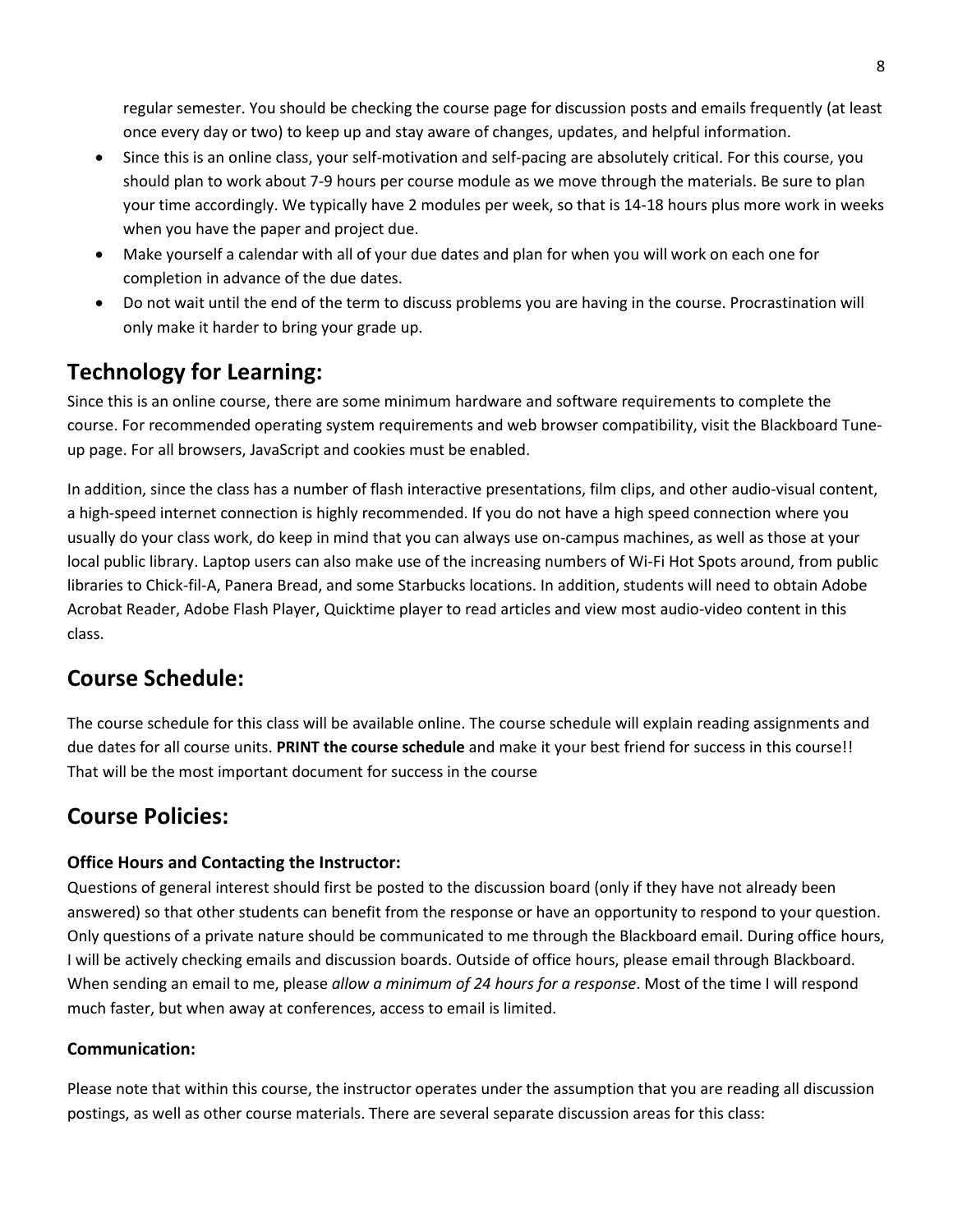- Always **READ ALL POSTS** before posting a question. If the question has already been answered, you will frustrate your classmates and your professor. Questions already answered will be deleted from the boards.
- Any announcements, changes, or otherwise helpful information will be posted under the topic "Messages from Dr. Case." It is your responsibility to check the discussion boards each day. I highly recommend "subscribing" to this one so that you get updates automatically.
- "Ask Dr. Case" is a space for posting questions after reviewing course materials and all discussion posts. Most questions have already been answered there for you, but if not, just ask!
- The "Student Homepage" discussion board exists so that we can get to know each other a little better. We need an online community that feels a little less isolating, so please drop in to let us know more about you.
- The "Student Lounge" has been created for socializing, asking classmates for recommendations on where to eat, or anything else (professionally appropriate) that you might chat about during break time in a face to face course. Even though this is an online course, you deserve an area for the informal student to student interaction.

**Late Assignments:** Please do not contact me with late excuses or requests to reopen quizzes. All assignments will also be due by the deadlines in the Course Schedule.

#### **Online Classroom Behavior:**

Confrontational or argumentative behavior will not be tolerated. Rude behavior such as hostile tone of voice (all caps online), personal attacks, or snide remarks are unacceptable. In an academic environment, we all need to stay focused on maintaining a respectful classroom where everyone can share without fear of being ridiculed. You are very free to disagree with each other. In fact, I encourage a variety of opinions (so if yours is not being stated, please speak up). However, you can disagree without insulting any individual. Saying one position is ridiculous or that an individual who holds a view is stupid (or some other insult) will not be tolerated. In addition, if you have participated and your point has been made, there is no point in dominating discussion to say/type the same thing again. If you have something new to add, please do so. Thank you for following these guidelines. I hope they will help us work toward respectful engagement with the material.

#### **Blackboard Technical Difficulties:**

We are all likely to run into technical glitches because Blackboard is still new to UHCL. To catch problems I created a discussion forum so that you can post any technical issues there and I can then report them to the tech support on campus. Make sure to post them there and NOT on the Ask Dr. Case thread. Please note that I have taken every precaution to make sure this course is bug-free, but there are never any guarantees with a technology transition of this proportion. If you encounter broken links, videos not working, etc., please post to that forum and I will address it if the error is within my power to correct.

What to do if your assignment is due and you have a Blackboard technical glitch? NO PROBLEM, but only if you are submitting your work 24 hours before the deadline. If you are submitting your work that early and have a problem, then you must contact the Blackboard help desk folks (UCT Support Center 281-283-2828) to describe your problem and have them document your call. If UCT determines there was no way to correct the problem before the deadline, you may have 12 hours to resolve the problem without penalty. Otherwise, your work will be assessed as late. This policy will be strictly enforced, including for discussion board postings. With such a large number of students, any leniency would produce chaos. Please do not write me for advice on your technical difficulties, especially given that I will not have a clue how to solve the problem.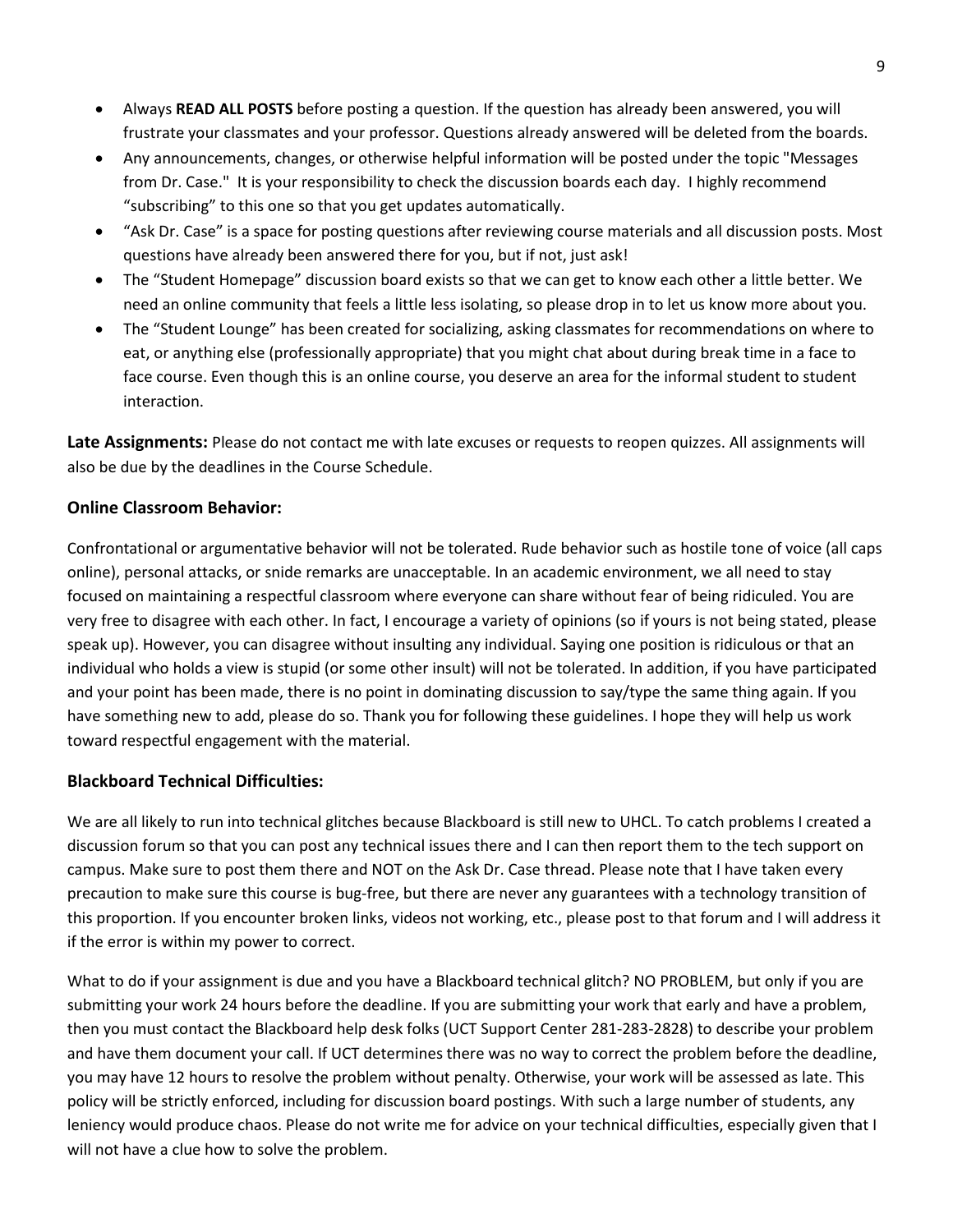### Student Blackboard Support: [http://prtl.uhcl.edu/portal/page/portal/UCT/New\\_UCT/documentation/BlackBoardStudentSupport](http://prtl.uhcl.edu/portal/page/portal/UCT/New_UCT/documentation/BlackBoardStudentSupport)

### Contact the Technology Support Center: <http://prtl.uhcl.edu/portal/page/portal/UCT>

**Appropriate Use of Course Content:** Given that this is an online course, you will have many opportunities to view content, whether video, audio, or text, in places outside the traditional university classroom walls. You might be in a public library or coffee shop, with your family in the living room at home, or on campus in a computer lab. Please be considerate of others when reviewing audio content. Headphones are likely to be necessary in many of these scenarios.

**Privacy and Blackboard Tracking Notice:** Blackboard or the course web site automatically records all students' activities, including your first and last access to the course, the pages you have accessed, the number of discussion messages you have read and sent, chat room discussion text, and posted discussion topics. This data is accessed by the instructor to evaluate class participation and to identify students having difficulty using Blackboard features.

**Incomplete & Withdrawal:** Incompletes are not an automatic in this course. Please note that I will only grant an incomplete in rare & unusual circumstances. Students often ask for an incomplete when they have done poorly in a course and want to avoid a low final grade. However, incompletes are reserved for students in good standing in the course who communicate with the professor as soon as problems arise. If you do not officially withdraw from the course, but stop doing the work, you will earn an "F" for your academic record.

**Disability Services:** If you have a physical or learning disability, please be sure to contact me during the first week of class. Disability Services requires an initial meeting with new students to review individual needs and the appropriate documentation required to identify the services and accommodations they can offer. SSB 1301; 281-283-2648

**Career and Counseling Services:** Need help creating a resume or job interview tips? Need to talk to someone about life or other issues? Visit Career and Counseling Services. Short-term individual counseling sessions, seminars, workshops and small group experiences are available to help students grow toward academic and personal goals. SSB 3103; 281-283-2580

**Copyright**: All materials in this course are subject to copyright protections and should not be downloaded, distributed, or used by students for any purposes outside of this course. This includes lectures, text, images, videos, audio, pdf files, emails, discussion posts, and all other documents.

**Six Drop Rule Limitation:** Students who entered college for the first time in Fall 2007 or later should be aware of the course drop limitation imposed by the Texas Legislature. Dropping this or any other course between the first day of class and the census date for the semester/session does NOT affect your 6 drop rule count. Dropping a course between the census date and the last day to drop a class for the semester/session will count as one of your 6 permitted drops. You should take this into consideration before dropping this or any other course. Visit [www.uhcl.edu/records](http://www.uhcl.edu/records) for more information on the 6 drop rule and the census date information for the semester/session.

#### **Academic Honesty:**

Academic dishonesty in any form will not be tolerated in this class. Specific policies are clearly outlined in your student catalog, and will not be reproduced here. Please note that I consider any type of academic dishonesty a very